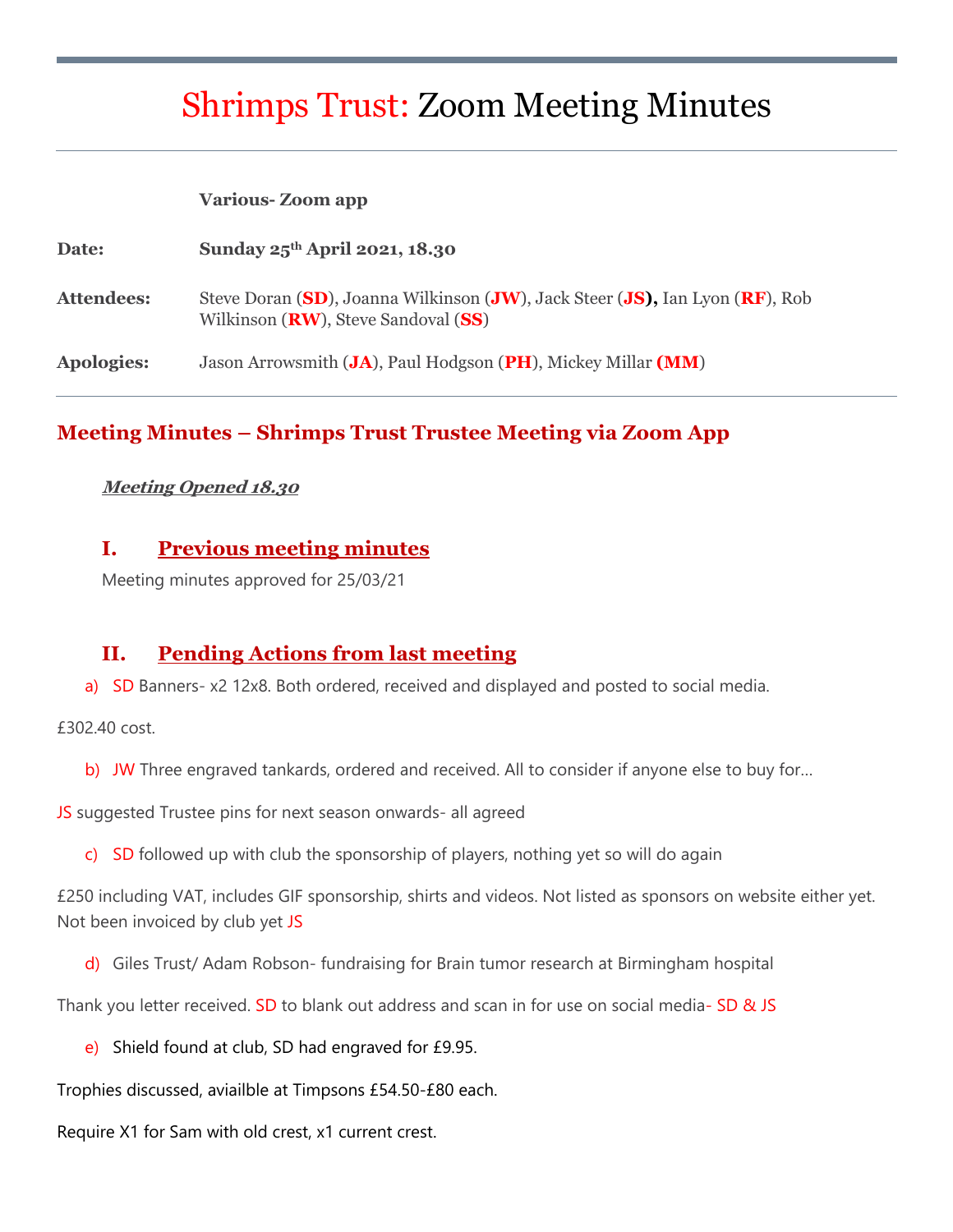On body Supporters player of the season and crest, on base plate name and sponsored by Trust…

Agreed to engrave body and base on shield in same way

Other options with local suppliers- SD to look into S&L at Holme.

IL suggested cups and glass as options.

 $f$ ) All agreed Dickie Danson banner to start as next legend. PH to liaise with family for permission. SD to liaise with Jimmy reference plastic cover and fixings. Writing to look at Rod Taylors quote in media as a base for information

# **III. MFC Board/ Trust meeting with James Wakefield Wednesday 28/04/21 7pm via Zoom**

PH Colchester United shared finance information. We need to ask club about the good position stated, how this has been achieved.

SD kit bank ideas

RW Club coaches for Wembley?

JW When are season ticket packs going out... leaflet to organize for inclusion

Email from member for Matt Rushton- to pass on to club

#### **IV. Trust Finance- JS**

460 members. 136 new, 30 lapsed renewed, 87 non-renewals, 18 junior, 54 life members. Dual membership renewals coming through.

£900 donations received, including £75 from players for Mbulu flag

Couple badges sold, lowered price, currently £129

Calendars sold 122, around 10 remaining, price dropped to £3 each generated some sales. 96 members and 24 non-members bought them. £1016 income, £636 net profit

Easy fundraising income at £19

Some prizes not taken yet, all agreed to extend dates to next season as shirts now out of stock. Deadline to be added.

Debtors to follow up- SD

Member packs largest cost at £1097. Postage and Paypal fees higher this year as so much more posted, including calendars. Engraving costs added for POTY